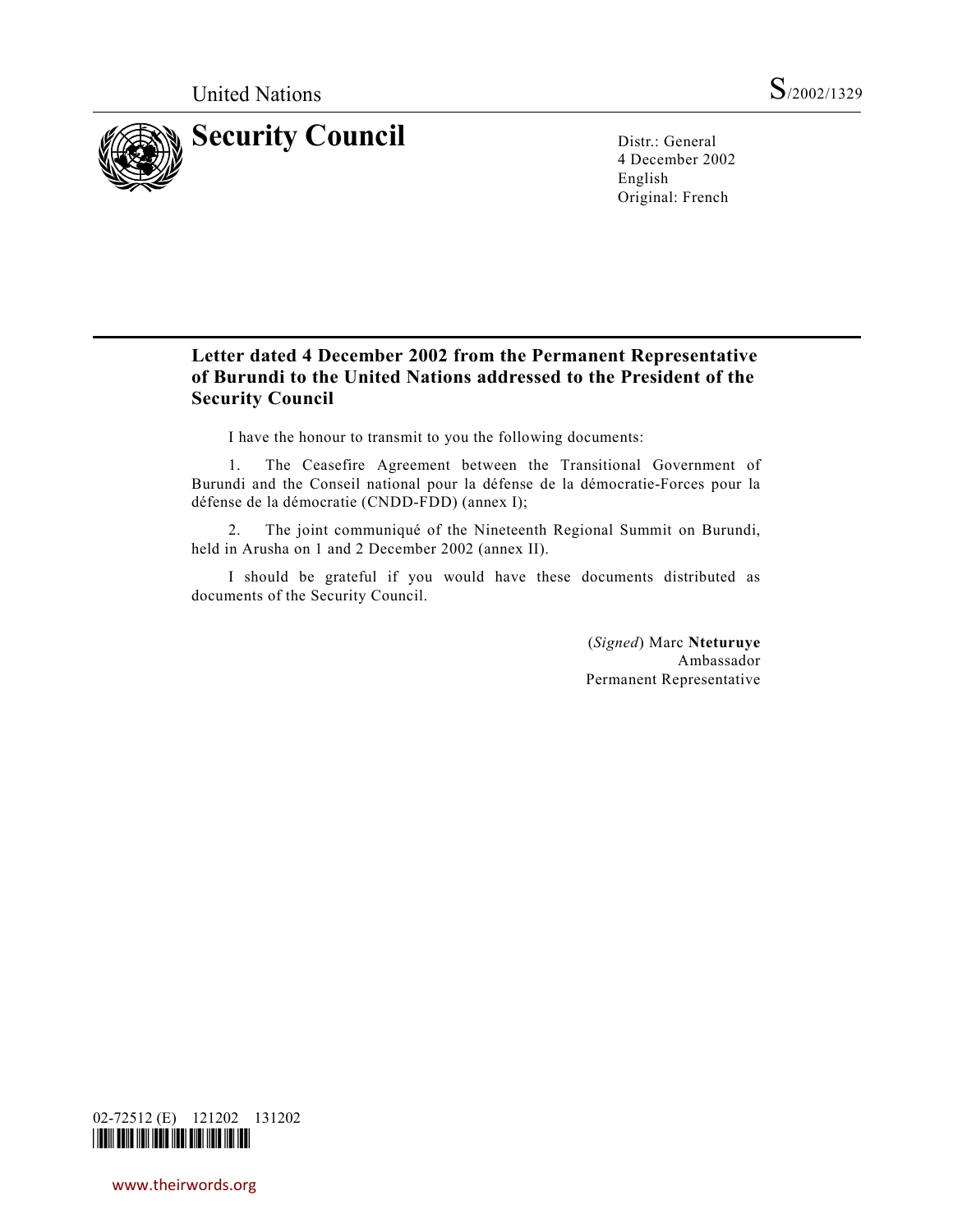# **Annex I to the letter dated 4 December 2002 from the Permanent Representative of Burundi to the United Nations addressed to the President of the Security Council**

# **Ceasefire Agreement between the Transitional Government of Burundi and the Conseil national pour la défense de la démocratie-Forces pour la défense de la démocratie**

- 1. The questions originally mentioned in the first part of the preamble have been transferred to the annex, with a view to their negotiation at a later stage. However, the negotiations on those questions will not create preconditions for the implementation of the ceasefire.
- 2. The discussions and clarifications which have been transferred to the annex were provided for under the Peace and Reconciliation Agreement for Burundi.

### **Article I**

- 1. This ceasefire shall apply throughout the territory of Burundi, between the belligerents as defined. The ceasefire shall take effect on 30 December 2002. The first 14 days from the date of signature should enable the belligerents to communicate to their troops, throughout the chain of command, their decision to cease hostilities. By 30 December 2002, combatants must have completed their movement to assembly areas.
- 2. This truce or cessation of hostilities shall enter into force within 72 hours after the signing of a Ceasefire Agreement.
- 3. This Ceasefire Agreement is the final stage of the peace process, itself the culmination of the Arusha Peace and Reconciliation Agreement for Burundi, signed on 28 August 2002 after a process of political negotiations.

### **Article II**

- 1. The Ceasefire Agreement shall entail:
- 1.1 The cessation of the supply of ammunition and weaponry;
- 1.2 The prohibition of the distribution of lethal logistical supplies to or from any armed forces;
- 1.3 The release of all political prisoners;
- 1.4 The withdrawal of all foreign troops after the findings of the Commission of Inquiry which will investigate their presence within both the Burundian armed forces and the ranks of CNDD-FDD;
- 1.5 The total prohibition of mine-laying operations and of operations to obstruct demining;
- 1.6 The cessation of all propaganda between the parties and of incitement to ethnic hatred both inside and outside the country;
- 1.7 The cessation of all acts of violence against the population, any act of vengeance, summary executions, torture, harassment, detention or persecution of civilians based on their ethnic origin, religious beliefs or political affiliation,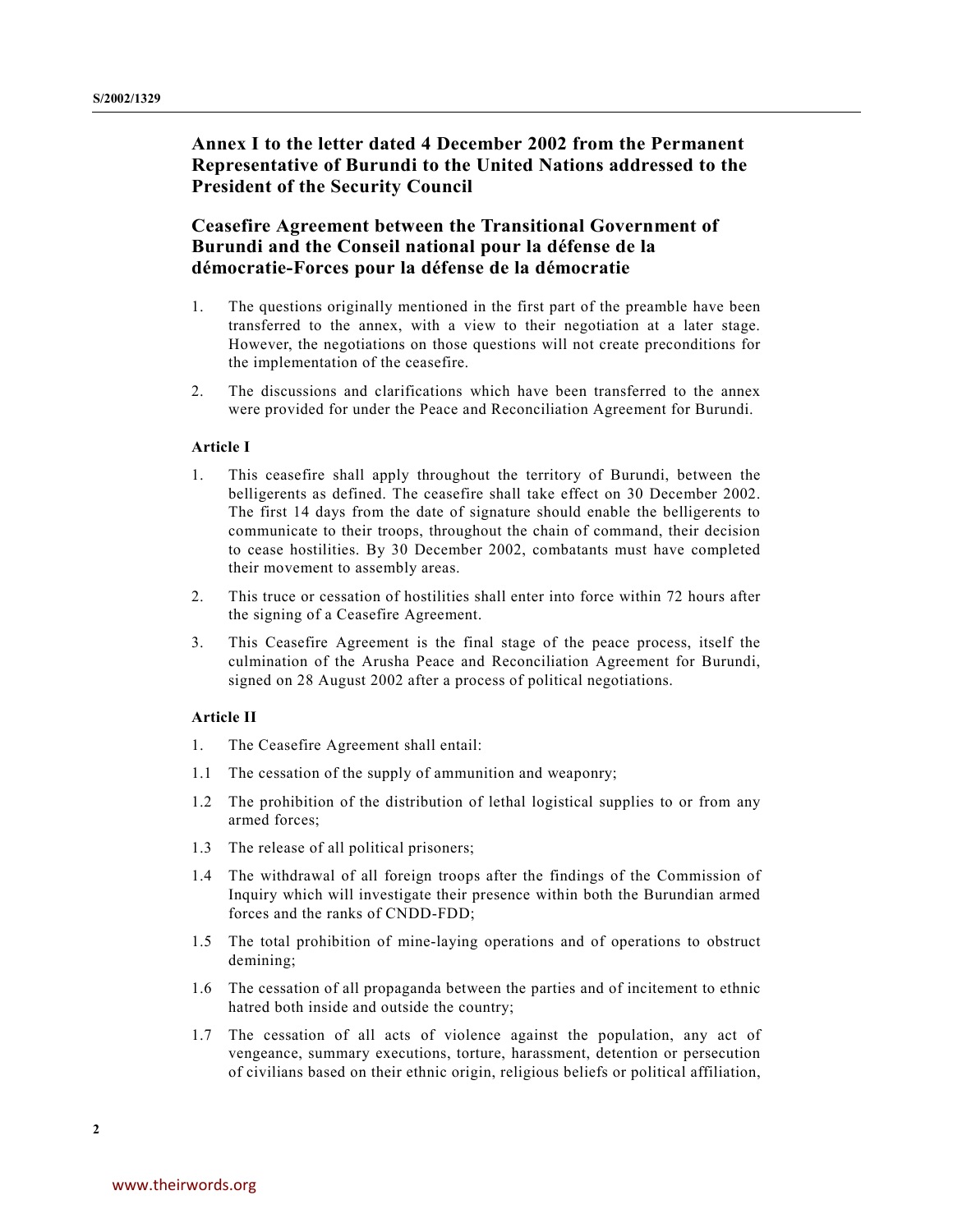arming of civilians, use of child soldiers, sexual violence and sponsoring and encouraging terrorists or genocidal ideologies;

- 1.8 The cessation of all air, land and lake attacks and all acts of sabotage;
- 1.9 The cessation of any action that may hinder the proper implementation of the peace process.

### **Article III**

- 1. The African mission shall be responsible for monitoring and verifying the ceasefire. Prior to this process, joint liaison teams shall be set up which shall function at the national, provincial and local levels.
- 2. The African mission shall create the organs and mechanisms for monitoring and verifying the ceasefire. It shall draw up its own rules of procedure.

#### **Article IV**

- 1. The joint liaison teams shall comprise representatives of all the signatories and of the African mission. The teams shall report to the African mission through the Joint Ceasefire Commission.
- 2. The joint liaison teams shall have several roles, including sharing information and facilitating communication between the parties in order to reduce the likelihood of violations of the Ceasefire Agreement, clarify alleged violations and thus help build trust between the signatories so that the peace process is accepted with complete confidence.
- 3. The duties and functions of the joint liaison teams shall be established by the internal rules of procedure, which shall determine their attributes, functioning, rights and general duties.

### **Article V**

- 1. The Joint Ceasefire Commission composed of representatives appointed by all the belligerents and by the African mission shall be set up immediately after the signing of the Ceasefire Agreement.
- 2. The Commission shall hold its first meeting as soon as possible and shall be based in Bujumbura. The Implementation Monitoring Committee shall establish its duties and functions.

### **Article VI**

- 1. The signatories to this Agreement agree to the following principles, the procedures for the implementation of which are specified in the Arusha Peace and Reconciliation Agreement for Burundi:
- 1.1 The founding of a State governed by the rule of law, based on national unity, democracy, pluralism and respect for human rights;
- 1.2 The training of new defence and security forces, composed of government forces and combatants of the armed political parties;
- 1.3 The establishment of a power-sharing system within the framework of an inclusive Transitional Government.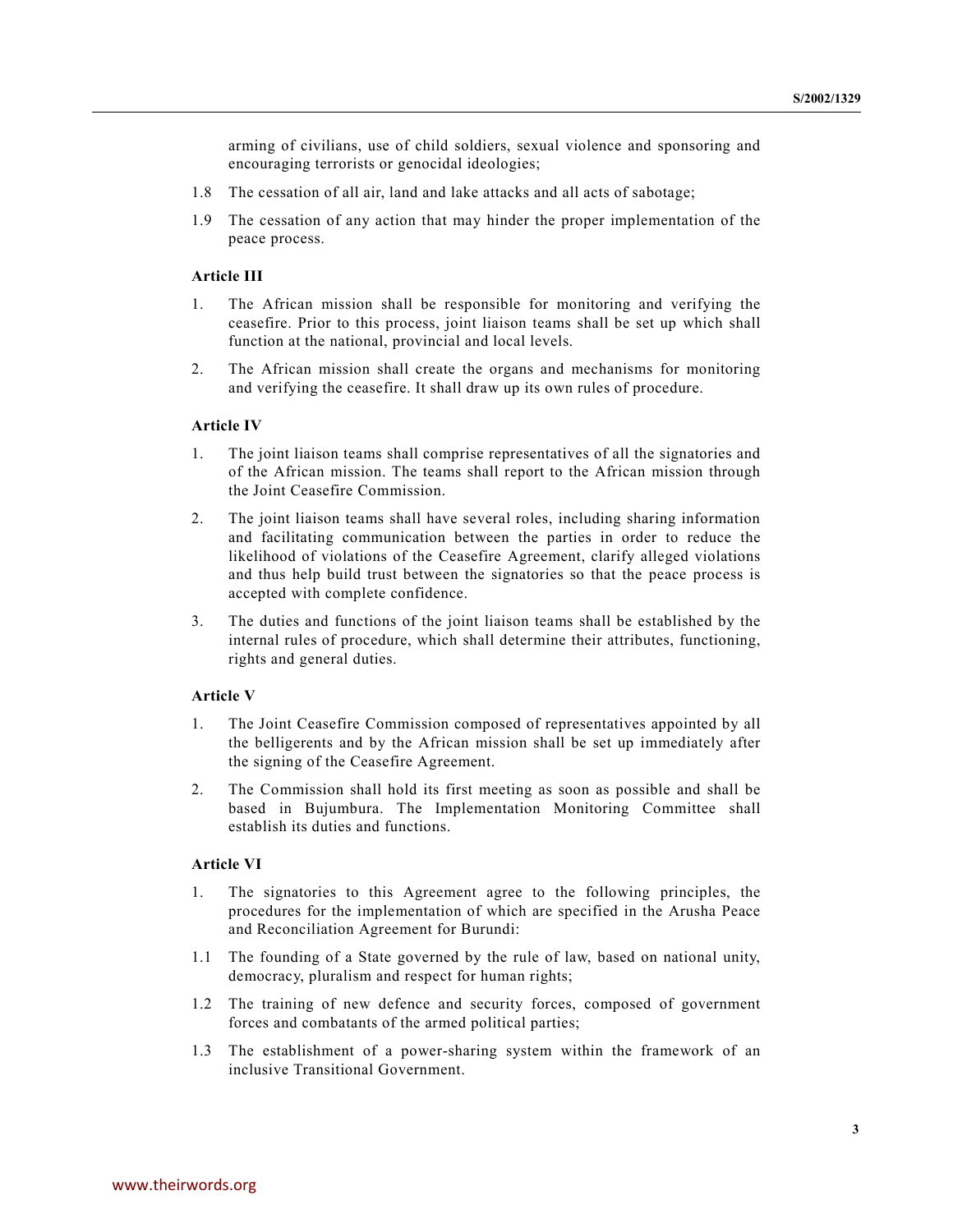## **Article VII**

1. A forces technical agreement shall be negotiated and concluded in accordance with the details given in the annex.

Done at Arusha on 2 December 2002.

## **Signatories**

For the Transitional Government of Burundi: (*Signed*) Pierre **Buyoya** President of the Republic of Burundi

For CNDD-FDD: (*Signed*) Pierre **Nkurunziza** Legal representative

#### **Guarantors**

(*Signed*) Yoweri Kaguta **Museveni** President of the Republic of Uganda (Chairman of the Regional Initiative)

#### **Witnesses**

(*Signed*) Benjamin **Mkapa** President of the United Republic of Tanzania (Vice-Chairman of the Regional Initiative)

(*Signed*) Ambassador **Bah** Special Representative of the African Union in Burundi

(*Signed*) Ambassador **Dinka** Special Representative of the United Nations Secretary-General in Burundi

(*Signed*) Deputy President **Zuma** Facilitator of the Burundi peace process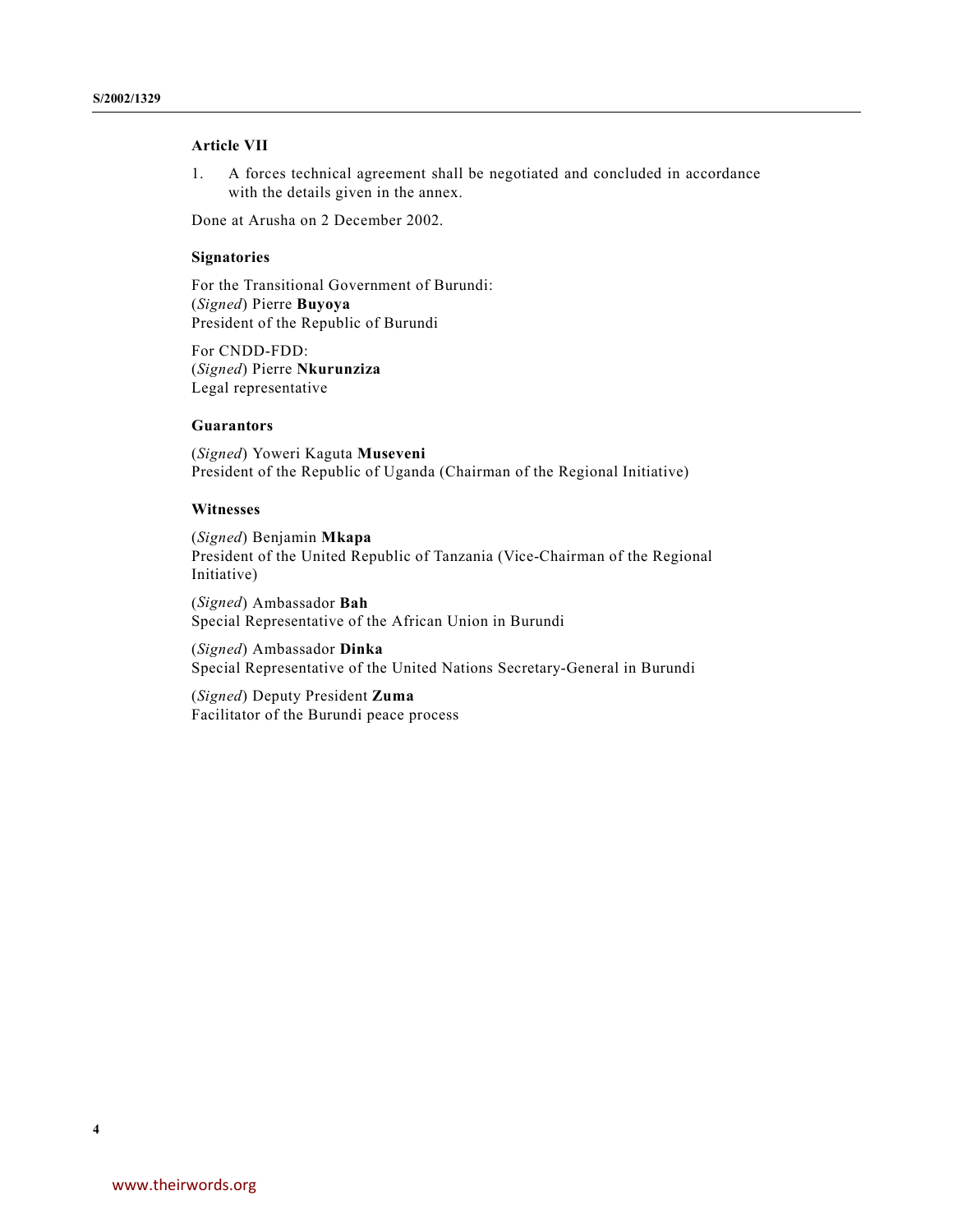# **Annex 1 to the Burundi Ceasefire Agreement**

This annex forms an integral part of the Ceasefire Agreement.

## **A. Stages of the ceasefire**

The ceasefire shall be implemented in two stages, namely:

### **1. First stage**

### **1.1 Phase I**

- 1.1.1 Signing of a detailed ceasefire agreement.
- 1.1.2 Declaration of a cessation of hostilities.
- 1.1.3 Establishment of a Joint Ceasefire Commission and of joint liaison teams, one of which shall deal particularly with the forces technical agreement for Burundi's new defence and security forces;
- 1.1.4 Deployment of the African mission.
- 1.1.5 Establishment by the two parties of a neutral, negotiated commission responsible for investigating the presence of foreign troops in Burundi and the presence of foreign troops within the ranks of CNDD-FDD, as well as the presence of Burundian forces in other countries.

Withdrawal of such forces, if there were any.

- 1.1.6 The belligerents shall move to assembly areas, with their weapons, under the supervision of the African mission. CNDD-FDD combatants shall be quartered in areas to be determined by the joint military commission.
- 1.1.7 Troops of the Burundian armed forces and other combatants shall be confined to other areas to be agreed. The African mission's military observers shall monitor the Burundian army's heavy equipment in order to dispel the fears of opposition former combatants. Heavy equipment shall mean tanks, infantry, combat vehicles, artillery pieces of a calibre larger than 82-mm mortars, aircraft, etc.
- 1.1.8 In view of the security situation in Burundi, some troops of the Burundian army shall be excluded from the application of subparagraph 1.1.7 to enable them to perform the necessary security functions.
- 1.1.9 The Transitional Government of Burundi and CNDD-FDD shall set up joint military units, as a prelude to the establishment of the new army, to perform certain functions.
- 1.1.10 An international monitoring mechanism shall be established in cooperation with the Democratic Republic of the Congo to monitor the security situation in the eastern part of that country on an ongoing basis, in order to prevent "negative forces" from adversely affecting security inside Burundi.
- 1.1.11 A joint commission shall be set up to monitor security within Burundi and in the region and to take appropriate action.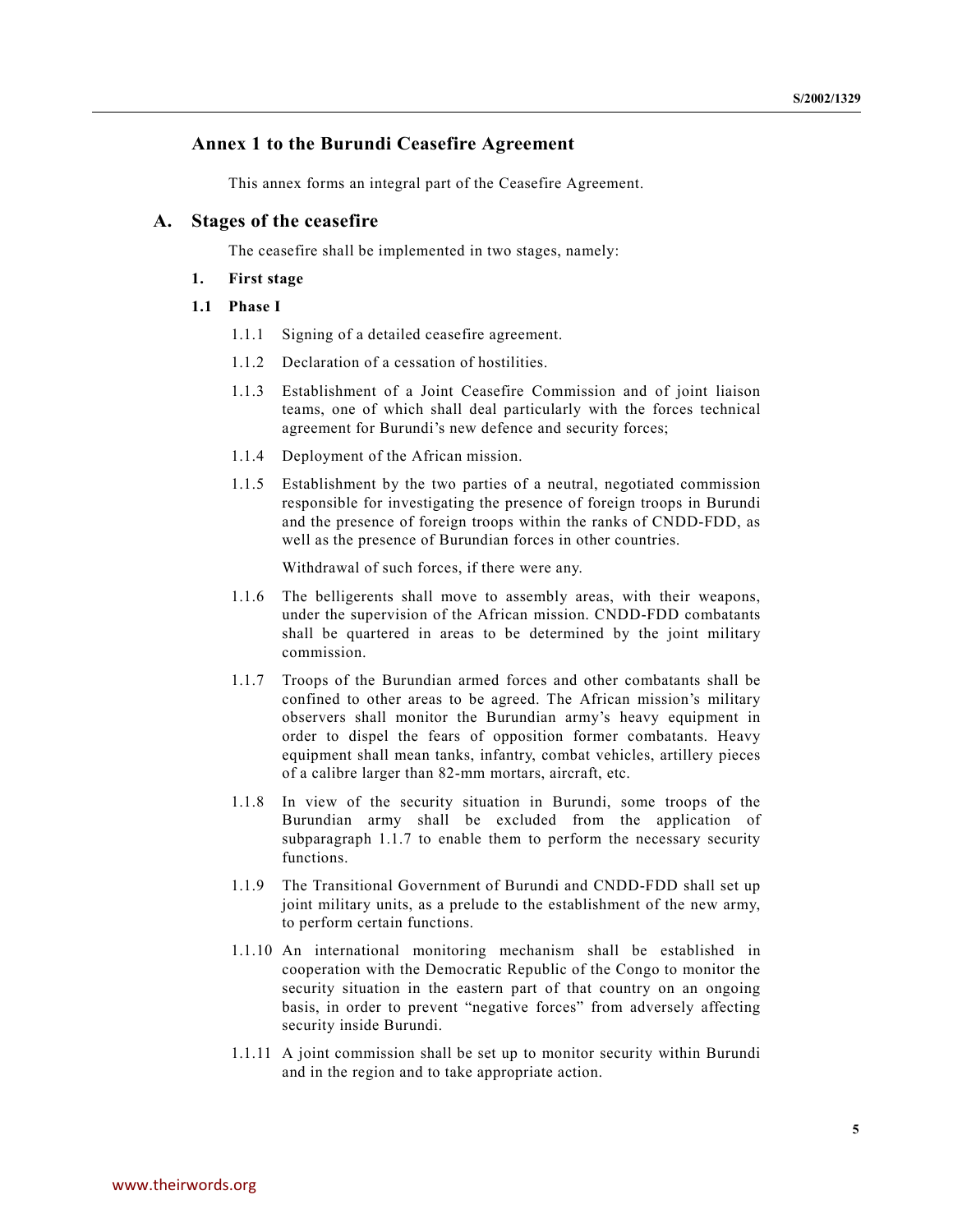- 1.1.12 CNDD-FDD shall take part in the Transitional Government's powersharing arrangements. The details shall be negotiated between the parties concerned.
- 1.1.13 After the signing of the ceasefire agreement, the parties shall address the issue of prisoners of war and political prisoners.
- 1.1.14 Burundi's Transitional Government and the African mission shall ensure the welfare of assembled combatants and determine the amounts to be paid to those who are not to be integrated into the new Burundian army. Particular attention shall be paid to combatants and civilians disabled or maimed in the war.
- 1.1.15 The integration programme shall concern the Burundian army, the police and the information services, as provided for in the Arusha Agreement.
- 1.1.16 Burundi's Transitional Government shall ensure that new, integrated units are created, comprising troops of the Burundian army and combatants of the armed groups, according to the agreed procedures;
- 1.1.17 Upon signing the Ceasefire Agreement, CNDD-FDD shall become a political party under the terms of the new law on political parties to be promulgated by the Transitional Government.
- 1.1.18 The ceasefire between the Transitional Government of Burundi and CNDD-FDD shall take effect on 30 December 2002.
- 1.1.19 The Facilitator of the Burundi peace process shall ensure that all political issues and pending security issues are resolved during the interim period.

### **1.2 Phase II**

- 1.2.1 Implementation of disarmament, demobilization and reintegration programmes.
- 1.2.2 Demining and destruction of surplus weapons.

#### **2. Second stage**

### **2.1 Phase I**

- 2.1.1 Restructuring and definition of the structure of the new defence and security forces of Burundi.
- 2.1.2 Selection of personnel for Burundi's new defence and security forces.
- 2.1.3 Officer training.
- 2.1.4 Training of soldiers.

### **2.2 Phase II**

2.2.1 Establishment of Burundi's new defence and security forces.

**6**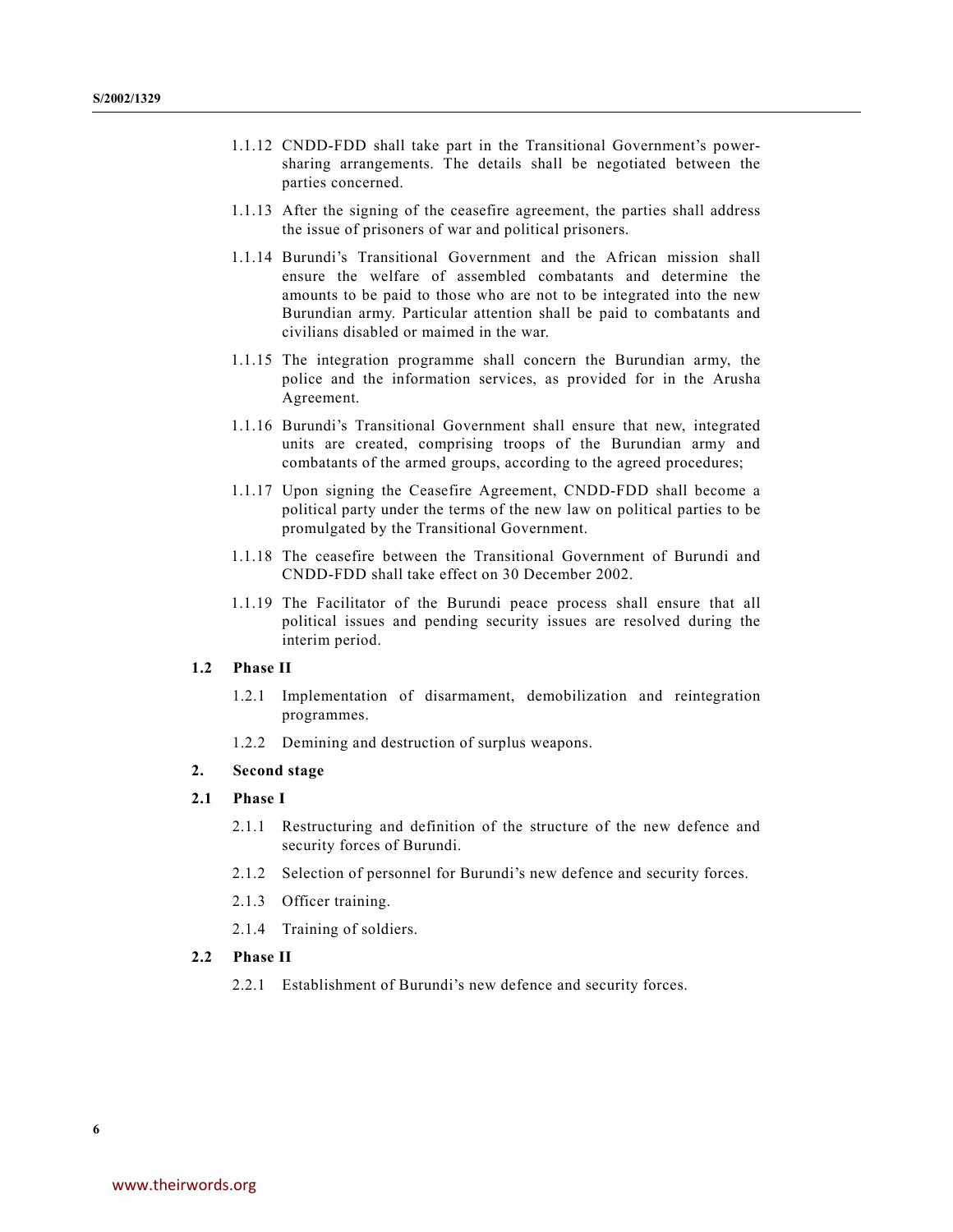## **B. Obligations**

### **1. Obligations of all the parties**

- 1.1 In preparing for the signing of the Ceasefire Agreement, the parties shall give a statement of their expectations and of the mechanisms required to put the provisions of the ceasefire into immediate effect. They undertake to ensure that the content and implications of the ceasefire are transmitted to the leaders and members of their organizations.
- 1.2 Upon signing the Ceasefire Agreement, the parties shall cease all acts of violence and shall desist from public campaigns against the other parties. In other words, the media and public forums, among others, shall not be used to incite hostility.
- 1.3 The parties shall command and control their organizations during the ceasefire period and subsequent processes.
- 1.4 The parties recognize and agree that they are responsible for enforcing the provisions of the Ceasefire Agreement and for adhering to it.
- 1.5 The parties agree to participate and cooperate with the joint liaison teams and with the other ceasefire monitoring and verification mechanisms to be established pursuant to the Ceasefire Agreement.
- 1.6 Before proceeding to disengagement areas, the parties shall mark or indicate all dangerous areas where there are mines or booby traps or shall deactivate such mines or booby traps.
- 1.7 In moving to disengagement areas, the forces of all the parties shall take all their weapons with them.
- 1.8 Disengagement areas and safety corridors shall be delimited and agreed by the parties during the ceasefire negotiations.
- 1.9 As soon as the ceasefire takes effect, the parties agree not to:
	- 1.9.1 Recruit additional forces;
	- 1.9.2 Re-supply, stockpile reserves or acquire additional war materiel, weaponry and/or ammunition that could be used for future operations;
	- 1.9.3 Make flights that could be interpreted as aerial reconnaissance;
	- 1.9.4 Engage in reprisals or acts of intimidation because of past support for or participation in the operations of either of the parties.
- 1.10 The parties shall hand over to the African mission a certified list of their combatants and their weapons and an inventory of their equipment.
- 1.11 The parties shall declare to the African mission the situation and location of their forces and all military equipment in their possession.
- 1.12 The parties shall indicate on maps the areas where there are minefields.
- 1.13 At the time of signing the Ceasefire Agreement, the parties shall designate their members who are to serve on the Joint Ceasefire Commission and the joint liaison teams.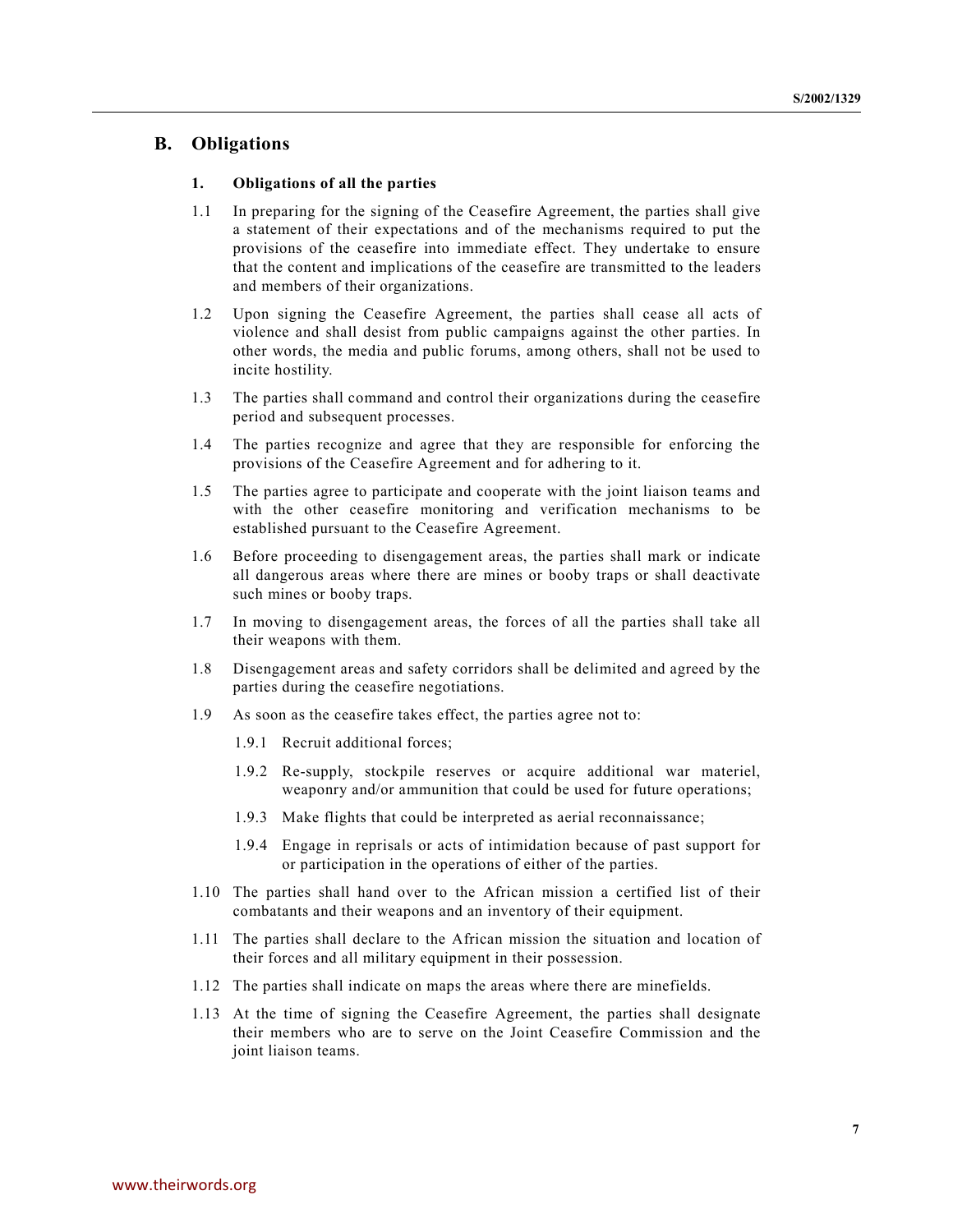1.14 The parties shall ensure that all foreign troops within their ranks are declared and handed over to the African mission and are not included on the certified list for integration purposes.

#### **2. Additional obligations of the Transitional Government of Burundi**

- 2.1 At the time of signing the Ceasefire Agreement, Burundi's Transitional Government shall submit to the African mission projects and programmes for ensuring disarmament and the disbanding of all militias. These shall include programmes for collecting up all weapons, ammunition, communications equipment and other lethal equipment, meaning that all such objects will be handed in to the authorities, as well as disarmament, demobilization and repatriation programmes.
- 2.2 These programmes shall be put into effect as soon as the Ceasefire Agreement is signed. All weapons collected up shall be handed over to the African mission for immediate destruction.
- 2.3 The Transitional Government undertakes to sign a status-of-forces agreement with the African peacekeeping mission, which shall provide for, inter alia:
	- 2.3.1 Legal protection of members of the mission;
	- 2.3.2 Access to Burundi's radio frequencies;
	- 2.3.3 Unimpeded use of Burundi's airspace.
- 2.4 The Transitional Government shall also supply the names of all individuals who own weapons officially, and collect up all illegally owned weapons.

# **C. Integration and training of Burundi's new national defence and security forces**

### **1.1 Structure**

- 1.1.1 The parties shall design and agree upon a new national system for Burundi's defence and security.
- 1.1.2 The parties shall agree upon the role, functions and structures of Burundi's new national defence and security forces.
- 1.1.3 The parties shall agree upon the organization, strength and composition of Burundi's new national defence and security forces.

### **1.2 Training**

- 1.2.1 Each member selected for Burundi's new national defence and security forces shall undergo training with a view to standardizing skills, techniques, procedures and regulations, so as to ensure the harmonious integration of military personnel.
- 1.2.2 Training shall be carried out in selected training institutions or in camps chosen for this purpose.
- 1.2.3 Officer training or specialized training may be provided inside or outside Burundi.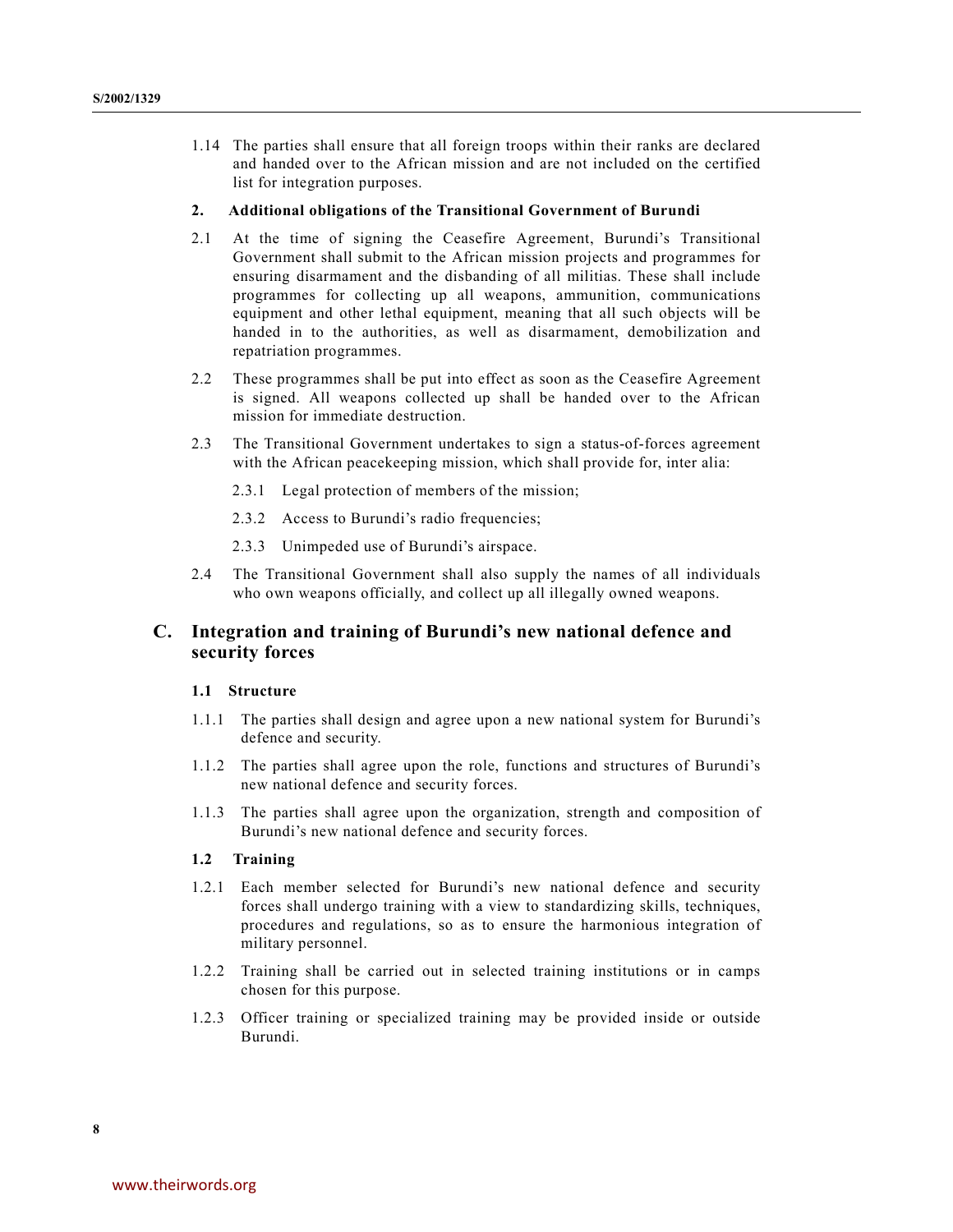- 1.2.4 In order to build their capacities, officers of Burundi's new defence and security forces shall be trained as instructors or specialists in various technical and specialized fields.
- 1.2.5 The parties shall agree on the countries to be selected to provide the necessary assistance in training and instructing Burundi's new national defence and security forces.
- 1.2.6 The commanders of Burundi's new national defence and security forces, as well as local and foreign instructors, shall agree on the syllabus for all subjects to be covered during training.

# **D. Challenges to be faced**

- 1. A forces technical agreement will have to be negotiated and concluded as soon as possible in order to find solutions for the following:
	- 1.1 Surplus personnel who might not be integrated into the new national defence and security forces;
	- 1.2 The war wounded and disabled;
	- 1.3 Persons over the age limit for active service in the new defence and security forces;
	- 1.4 Child soldiers;
	- 1.5 Combatants' ranks and hierarchy.

# **E. Definitions**

- 1. "Belligerents" means:
	- 1.1 The Transitional Government;
	- 1.2 CNDD-FDD and PALIPEHUTU-FNL.
- 2. "Ceasefire" means:
	- 2.1 The cessation of all hostilities and all operations linked to the fighting and the cessation of paramilitary actions by all the belligerents, whether they are for or against the signatories to the Ceasefire Agreement and the civilian population in general. "The ceasefire" also means:
		- 2.1.1 The suspension of the supply of ammunition and weapons;
		- 2.1.2 The prohibition of the distribution of lethal logistical supplies to or from any armed forces;
		- 2.1.3 That, after the signing of the Ceasefire Agreement, the parties will address the issue of prisoners of war and political prisoners;
		- 2.1.4 The prohibition of mine-laying operations and of operations to obstruct demining;
		- 2.1.5 The cessation of all propaganda between the parties and of incitement to ethnic hatred both inside and outside the country;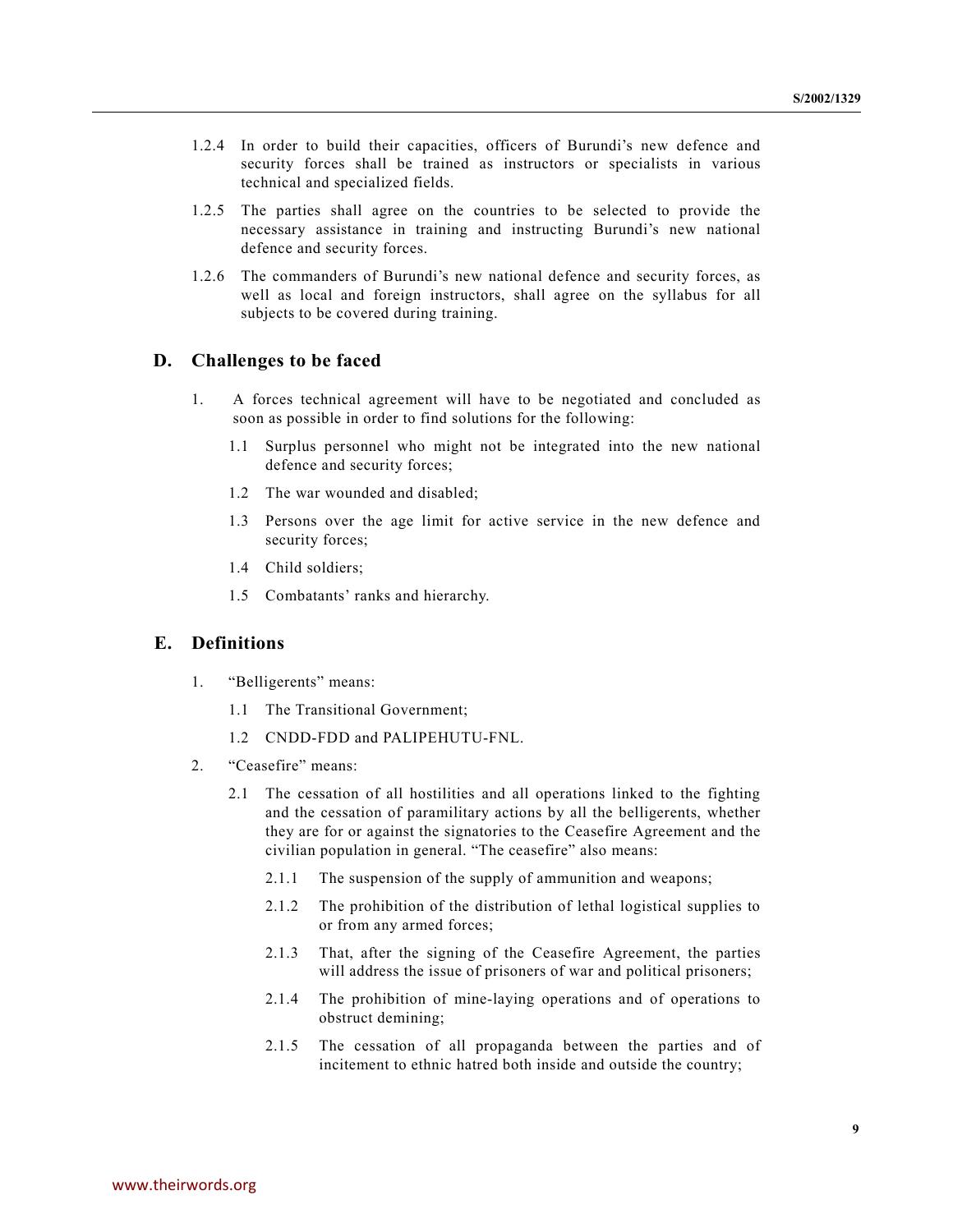- 2.1.6 The cessation of all acts of violence against the civilian population, acts of vengeance, summary executions, torture, harassment, detention or persecution of civilians based on their ethnic origin, religious beliefs or political affiliation, arming of civilians, use of child soldiers, sexual violence and sponsoring and encouraging terrorists or genocidal ideologies;
- 2.1.7 The cessation of all air, land and lake attacks and all acts of sabotage;
- 2.1.8 The cessation of any action that may hinder the proper implementation of the peace process.
- 3. "Disengagement of forces" means:
	- 3.1 The breaking of tactical contact between the opposing military forces of the signatories to this Agreement, at places where they are in direct contact.
- 4. "Distance of separation" means:
	- 4.1 A minimum distance set between opposing forces, with no armed presence in the zone separating them.
- 5. "Disengagement areas" means:
	- 5.1 Areas designated in the Agreement or subsequently by the Implementation Monitoring Committee as areas in which forces must be assembled for purposes of control and security of the signatories to the Agreement. Disengagement areas may be geographical areas or fixed sites such as barracks or other installations.
- 6. "Security zones" refers to:
	- 6.1 Zones where there are no armed personnel other than members of international peacekeeping operations.
- 7. "Safety corridors" refers to:
	- 7.1 Corridors agreed upon by the parties, who ensure that a designated person or entity may move freely and in complete safety within them.
- 8. "Ceasefire violation" means:
	- 8.1 Failure to abide by any of the above provisions.
- 9. "Violation of the Ceasefire Agreement" means:
	- 9.1 Failure to respect the spirit and the letter of the Agreement's provisions.
- 10. "Joint liaison teams" means:
	- 10.1 Teams set up by the parties to the conflict and headed by observers whose role is to share information and facilitate communication between the parties at the working level in order to help reduce the number of ceasefire violations, clarify alleged violations of the Agreement and thus build confidence in the peace process among the public and the signatories.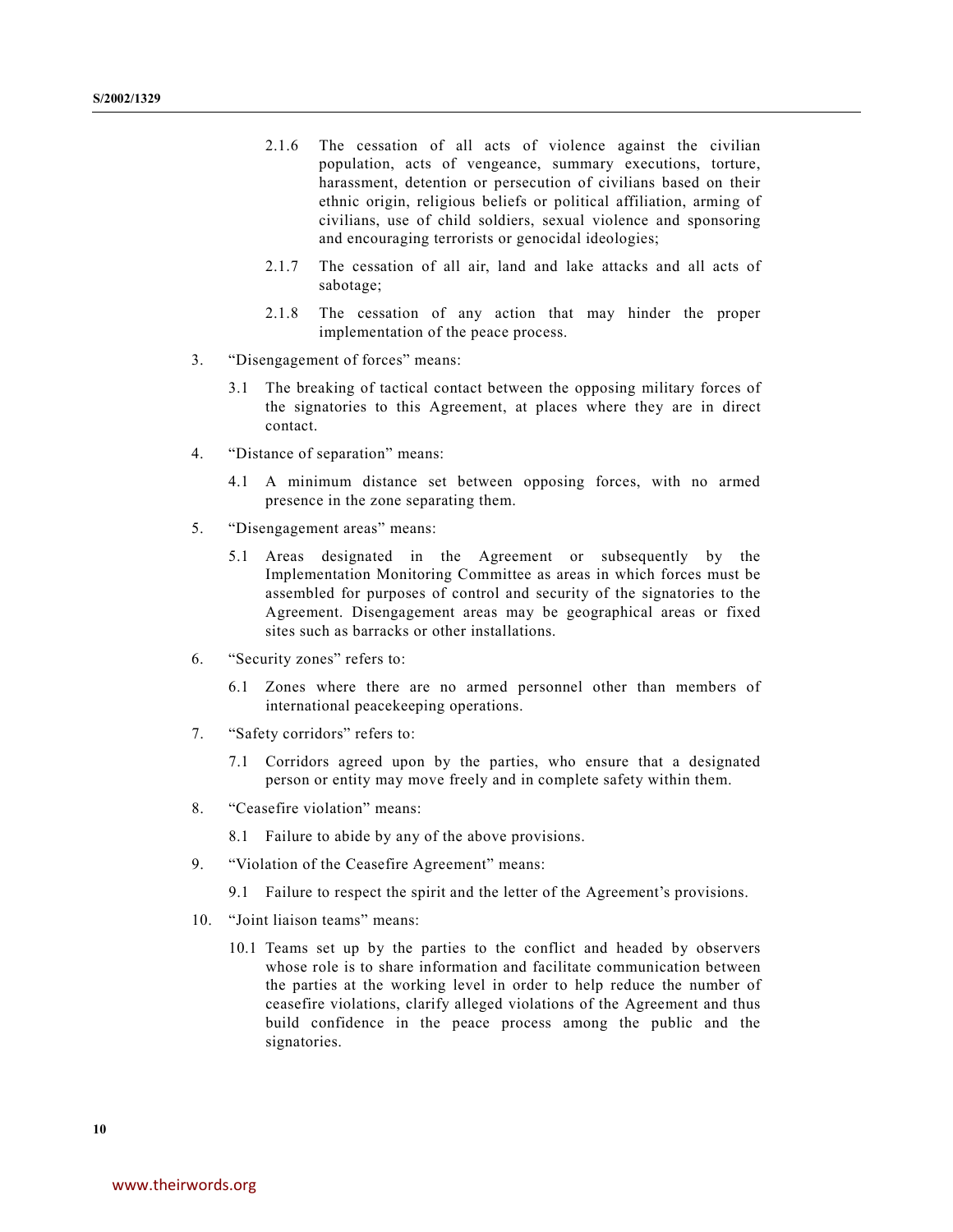- 11. "Cessation of hostilities" means:
	- 11.1 The decision by the belligerents temporarily to cease all their military actions or any actions that may be interpreted as hostile to the other signatories and/or the civilian population. This entails neither disengagement of forces nor disarmament. The cessation of hostilities must take effect immediately upon its signing or proclamation. It is a stage leading to the conclusion of a final Ceasefire Agreement.
	- 11.2 "Disarmament, demobilization and reintegration programmes" are:
	- 11.3 Programmes based on the assumption that demobilization and reintegration will not occur spontaneously and that, unless these processes are put in place, their absence might derail or undermine the achievements of a peace process. They are normally divided into short-, medium- and long-term programmes and generally focus on the transition from a state of war to a state of peace and normal civilian life. They usually address food problems and seek to ensure substantial daily supplies until long-term programmes ensure self-sufficiency.
- 12. "Integration" means:
	- 12.1 The process whereby various groups and/or individuals belonging to military units are put together to form a new entity. This process must be carried out at all levels of the forces system.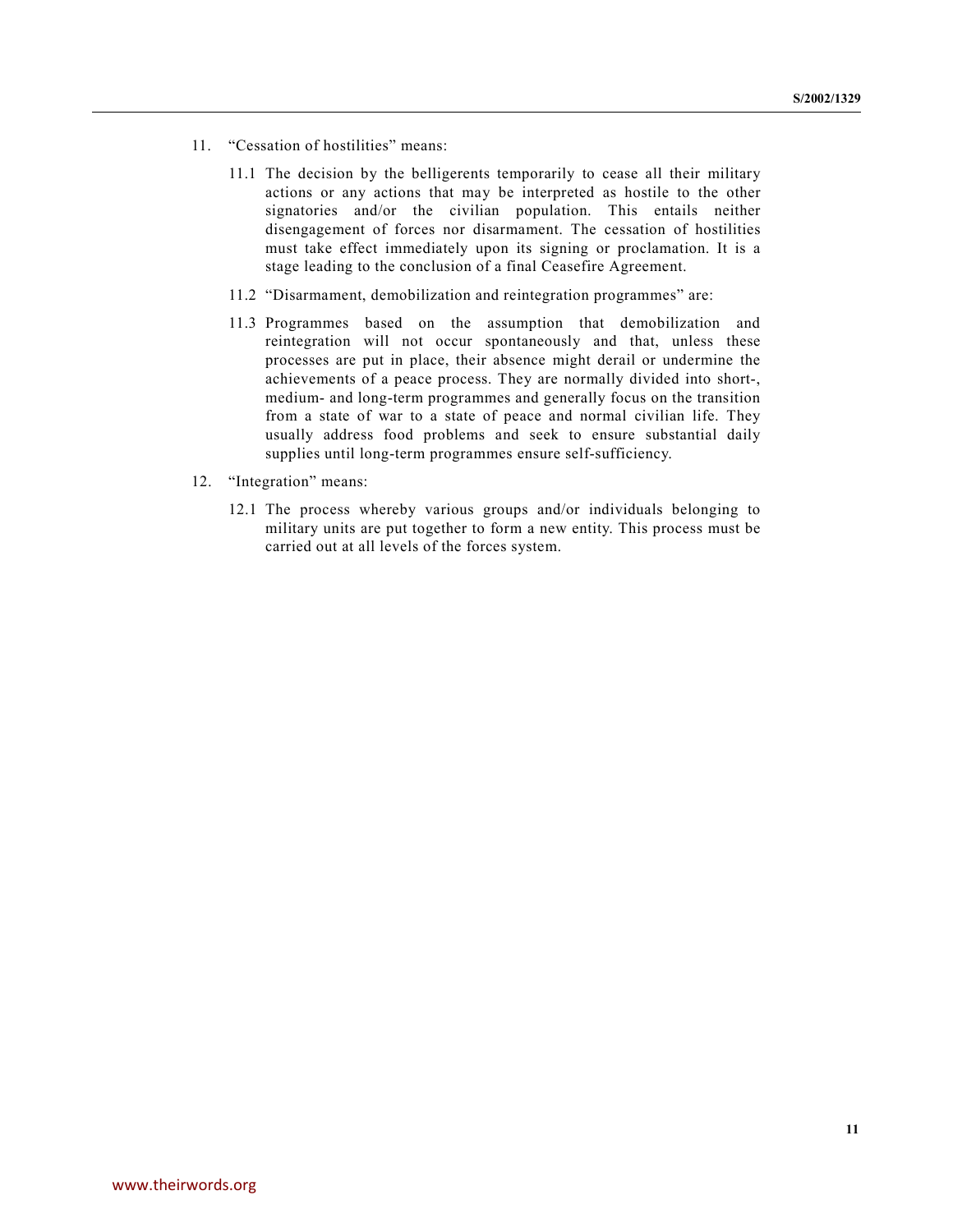# **Annex 2**

- 1. The parties agree to enter into negotiations on the following questions:
	- 1.1 The return to constitutional legitimacy
	- 1.2 Questions relating to the management of the post-war situation
	- 1.3 The transition period and its leaders
	- 1.4 The social welfare of combatants after the ceasefire
	- 1.5 The position of combatants
	- 1.6 The reasons why the various groups took up arms
	- 1.7 Questions relating to the return to constitutional legitimacy
	- 1.8 Questions relating to defence and security
	- 1.9 Questions relating to justice
	- 1.10 Questions relating to the ceasefire
	- 1.11 Transitional institutions
	- 1.12 National reconstruction
	- 1.13 National reconciliation
	- 1.14 Civil service reform
	- 1.15 Democracy and good governance.

Done at Arusha on 2 December 2002.

### **Signatories**

For the Transitional Government of Burundi: (*Signed*) Pierre **Buyoya** President of the Republic of Burundi

For CNDD-FDD: (*Signed*) Pierre **Nkurunziza** Legal representative

### **Guarantors**

(*Signed*) Yoweri Kaguta **Museveni** President of the Republic of Uganda (Chairman of the Regional Initiative)

### **Witnesses**

(*Signed*) Benjamin **Mkapa** President of the United Republic of Tanzania (Vice-Chairman of the Regional Initiative)

(*Signed*) Ambassador **Bah**, Special Representative of the African Union in Burundi

(*Signed*) Ambassador **Dinka**, Special Representative of the United Nations Secretary-General in Burundi

(*Signed*) Deputy President **Zuma**, Facilitator of the Burundi peace process.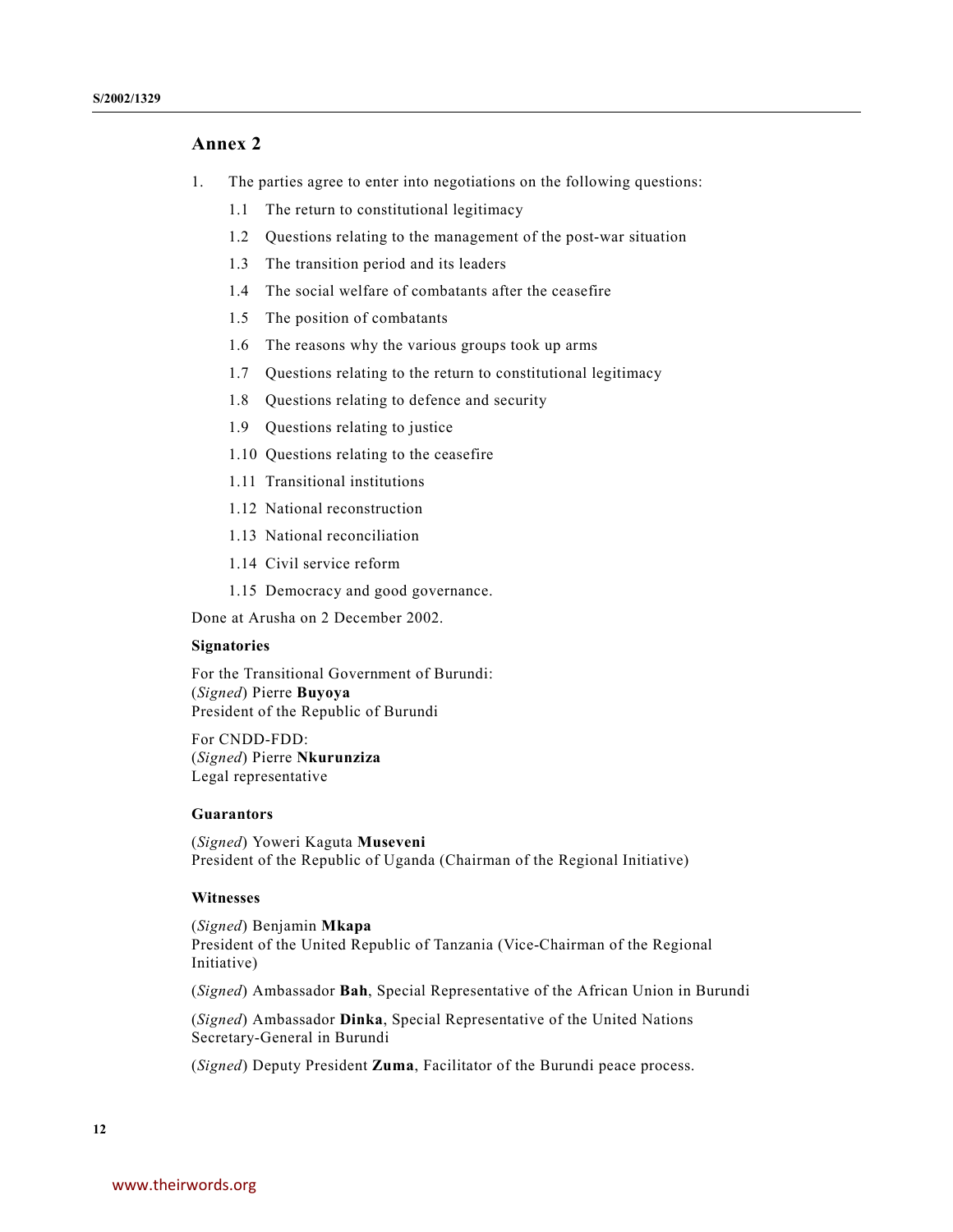**Annex II to the letter dated 4 December 2002 from the Permanent Representative of Burundi to the United Nations addressed to the President of the Security Council**

# **Joint communiqué of the nineteenth Regional Summit on Burundi, Arusha, 1 and 2 December 2002**

1. At the invitation of H.E. President Yoweri Kaguta Museveni of the Republic of Uganda, Chairman of the Regional Peace Initiative on Burundi, Presidents Benjamin Mkapa of Tanzania, Thabo Mbeki of South Africa and Chairman of the African Union, Pierre Buyoya of Burundi, the Rt. Hon. Meles Zenawi of the Federal Democratic Republic of Ethiopia, Vice President Enock Kavindele of Zambia, the Hon. Emmanuel Ondo Methogo, Deputy Prime Minister of Gabon, the Hon. Godana Bonaya, Minister of Agriculture of the Republic of Kenya, the Hon. Kikaya bin Karubi, Minister of Information of the Democratic Republic of the Congo, the Hon. Lindiwe Sisulu, Minister for Intelligence Services of South Africa, and the Hon. Aziz Pahad, Deputy Minister for Foreign Affairs of South Africa, attended the nineteenth regional Summit on Burundi in Arusha on 1 and 2 December 2002.

2. Also present were the Facilitator of the Burundi ceasefire talks, Deputy President Jacob Zuma of South Africa, Ambassador Berhanu Dinka, Representative of the Secretary-General of the United Nations in Burundi, Ambassador Mamadou Bah, representing the African Union, as well as the representatives of the CNDD-FDD movement.

3. The Regional Summit received a report by Deputy President Jacob Zuma on the outcome of the endeavours he has undertaken in the search for a ceasefire in Burundi, since the eighteenth Regional Summit, held in Dar es Salaam on 6 and 7 October 2002.

4. After extensive discussions involving President Pierre Buyoya of Burundi, on the one hand, and Pierre Nkurunziza, the leader of CNDD-FDD, on the other hand, the transitional Government of Burundi and CNDD-FDD agreed to a ceasefire with effect from the date of the signature of the Ceasefire Agreement.

5. The Summit welcomed the signing of a ceasefire agreement between the National Council for the Defence of Democracy-Forces for the Defence of Democracy (CNDD-FDD) of Pierre Nkurunziza and the Transitional Government of Burundi.

6. The Summit also noted the long and arduous process that preceded the conclusion of the agreement, and commends the two parties on taking this bold, crucial and patriotic step towards peace in the country.

7. The Regional Summit further directed that following the ceasefire agreement, CNDD-FDD will become a political party under a new law governing political parties to be promulgated by the broadened Transitional Government.

8. The Regional Summit also directed that CNDD-FDD will take part in the power-sharing arrangements of the Transitional Government, the details of which will be discussed by the parties concerned.

9. The Regional Summit called on the international community to render assistance in looking after the welfare of the assembled combatants and to work out